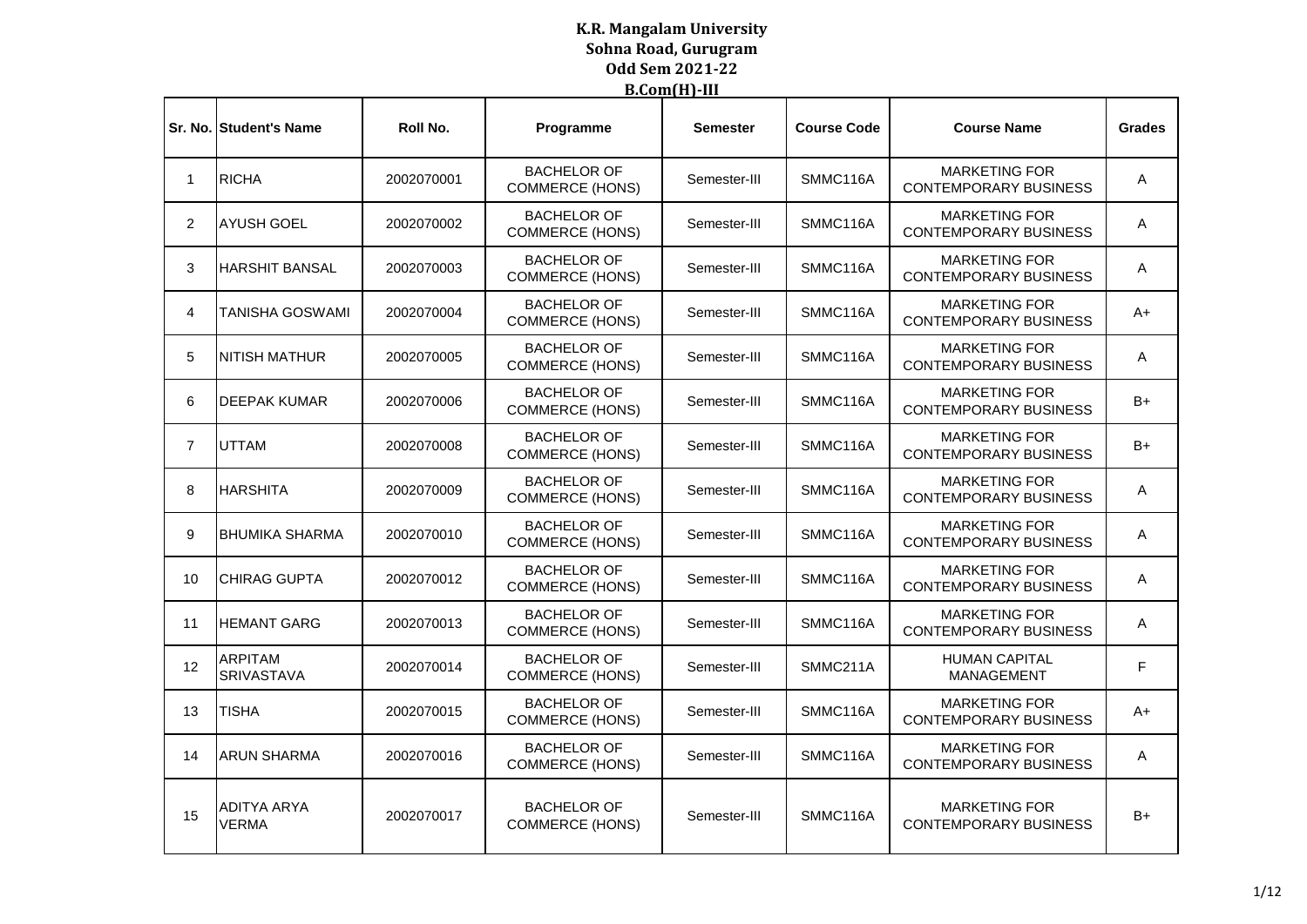|    | <b>Sr. No. Student's Name</b>     | Roll No.   | Programme                                    | Semester     | <b>Course Code</b> | <b>Course Name</b>                                   | <b>Grades</b> |
|----|-----------------------------------|------------|----------------------------------------------|--------------|--------------------|------------------------------------------------------|---------------|
| 16 | <b>RISHI YADAV</b>                | 2002070019 | <b>BACHELOR OF</b><br><b>COMMERCE (HONS)</b> | Semester-III | SMMC116A           | <b>MARKETING FOR</b><br><b>CONTEMPORARY BUSINESS</b> | $B+$          |
| 17 | <b>KUNAL DOGRA</b>                | 2002070020 | <b>BACHELOR OF</b><br><b>COMMERCE (HONS)</b> | Semester-III | SMMC116A           | <b>MARKETING FOR</b><br><b>CONTEMPORARY BUSINESS</b> | A+            |
| 18 | <b>PURVA KHURANA</b>              | 2002070021 | <b>BACHELOR OF</b><br><b>COMMERCE (HONS)</b> | Semester-III | SMMC116A           | <b>MARKETING FOR</b><br><b>CONTEMPORARY BUSINESS</b> | A+            |
| 19 | YASH SHOKEEN                      | 2002070023 | <b>BACHELOR OF</b><br><b>COMMERCE (HONS)</b> | Semester-III | SMMC116A           | <b>MARKETING FOR</b><br><b>CONTEMPORARY BUSINESS</b> | Α             |
| 20 | <b>KASHISH SHARMA</b>             | 2002070025 | <b>BACHELOR OF</b><br><b>COMMERCE (HONS)</b> | Semester-III | SMMC116A           | <b>MARKETING FOR</b><br><b>CONTEMPORARY BUSINESS</b> | F             |
| 21 | <b>RUBAL DAYMA</b>                | 2002070026 | <b>BACHELOR OF</b><br><b>COMMERCE (HONS)</b> | Semester-III | SMMC116A           | <b>MARKETING FOR</b><br><b>CONTEMPORARY BUSINESS</b> | A+            |
| 22 | <b>SHWETA RAGHAV</b>              | 2002070027 | <b>BACHELOR OF</b><br><b>COMMERCE (HONS)</b> | Semester-III | SMMC116A           | <b>MARKETING FOR</b><br><b>CONTEMPORARY BUSINESS</b> | A+            |
| 23 | PREETI                            | 2002070028 | <b>BACHELOR OF</b><br><b>COMMERCE (HONS)</b> | Semester-III | SMMC116A           | <b>MARKETING FOR</b><br><b>CONTEMPORARY BUSINESS</b> | Α             |
| 24 | <b>ADITYA RAJ</b>                 | 2002070029 | <b>BACHELOR OF</b><br><b>COMMERCE (HONS)</b> | Semester-III | SMMC116A           | <b>MARKETING FOR</b><br><b>CONTEMPORARY BUSINESS</b> | B             |
| 25 | <b>AJAY KUMAR GUPTA</b>           | 2002070030 | <b>BACHELOR OF</b><br><b>COMMERCE (HONS)</b> | Semester-III | SMMC116A           | <b>MARKETING FOR</b><br><b>CONTEMPORARY BUSINESS</b> | Α             |
| 26 | <b>AASHMIT</b><br><b>BHARDWAJ</b> | 2002070031 | <b>BACHELOR OF</b><br><b>COMMERCE (HONS)</b> | Semester-III | SMMC116A           | <b>MARKETING FOR</b><br><b>CONTEMPORARY BUSINESS</b> | A             |
| 27 | NEELAM RAWAT                      | 2002070033 | <b>BACHELOR OF</b><br><b>COMMERCE (HONS)</b> | Semester-III | SMMC116A           | <b>MARKETING FOR</b><br><b>CONTEMPORARY BUSINESS</b> | A             |
| 28 | <b>BHARTI DEVI</b>                | 2002070034 | <b>BACHELOR OF</b><br><b>COMMERCE (HONS)</b> | Semester-III | SMMC116A           | <b>MARKETING FOR</b><br><b>CONTEMPORARY BUSINESS</b> | A+            |
| 29 | <b>SOUMAY PARIDA</b>              | 2002070035 | <b>BACHELOR OF</b><br><b>COMMERCE (HONS)</b> | Semester-III | SMMC116A           | <b>MARKETING FOR</b><br><b>CONTEMPORARY BUSINESS</b> | A             |
| 30 | <b>MEHAK GUPTA</b>                | 2102072020 | <b>BACHELOR OF</b><br><b>COMMERCE (HONS)</b> | Semester-III | SMMC116A           | <b>MARKETING FOR</b><br><b>CONTEMPORARY BUSINESS</b> | A+            |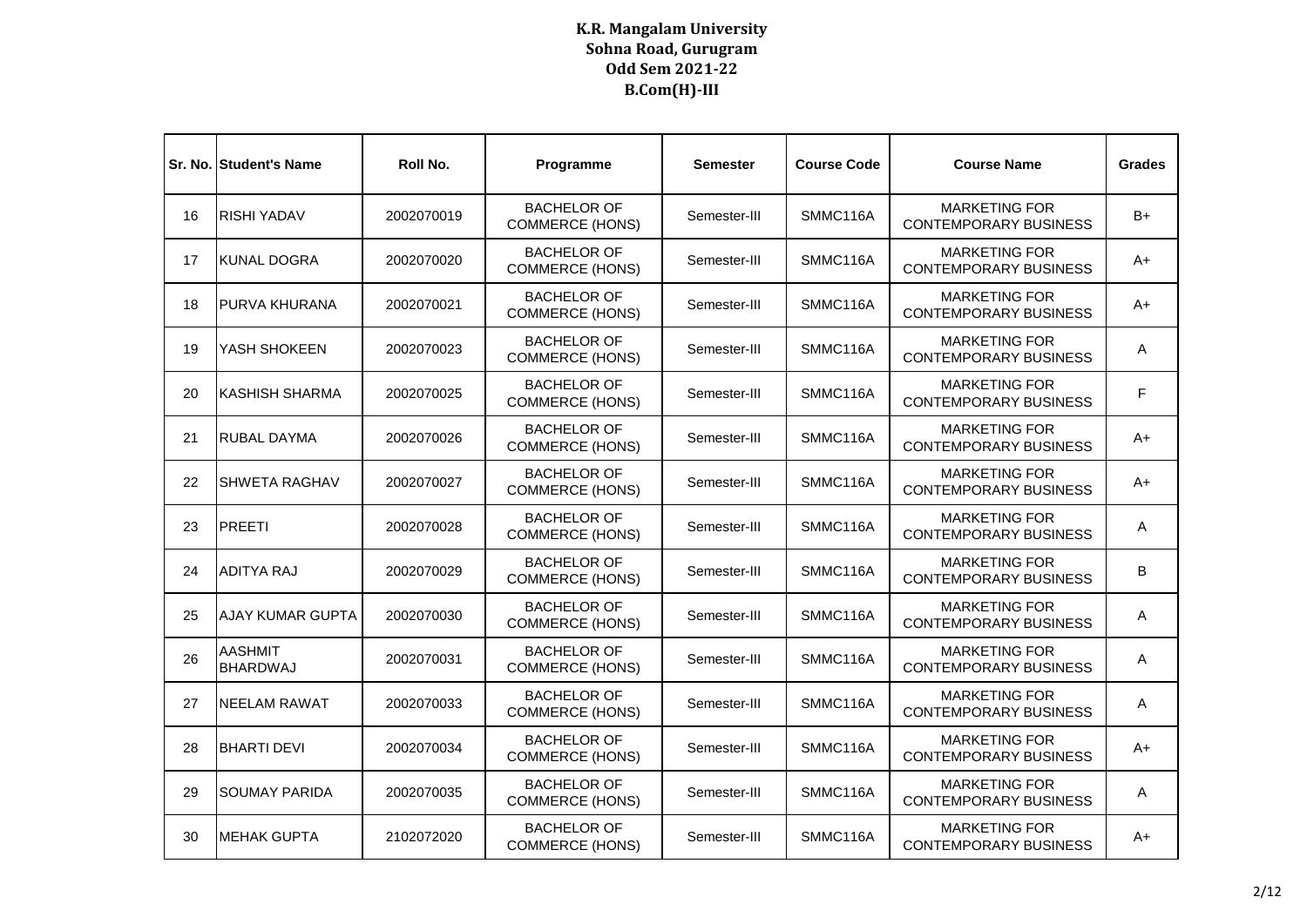|                | <b>Sr. No. Student's Name</b>       | Roll No.   | Programme                                    | <b>Semester</b> | <b>Course Code</b> | <b>Course Name</b>                        | <b>Grades</b> |
|----------------|-------------------------------------|------------|----------------------------------------------|-----------------|--------------------|-------------------------------------------|---------------|
| $\mathbf{1}$   | <b>RICHA</b>                        | 2002070001 | <b>BACHELOR OF</b><br><b>COMMERCE (HONS)</b> | Semester-III    | SMMC211A           | <b>HUMAN CAPITAL</b><br><b>MANAGEMENT</b> | A+            |
| 2              | <b>AYUSH GOEL</b>                   | 2002070002 | <b>BACHELOR OF</b><br><b>COMMERCE (HONS)</b> | Semester-III    | SMMC211A           | <b>HUMAN CAPITAL</b><br><b>MANAGEMENT</b> | A             |
| 3              | <b>HARSHIT BANSAL</b>               | 2002070003 | <b>BACHELOR OF</b><br><b>COMMERCE (HONS)</b> | Semester-III    | SMMC211A           | <b>HUMAN CAPITAL</b><br><b>MANAGEMENT</b> | A             |
| 4              | <b>TANISHA GOSWAMI</b>              | 2002070004 | <b>BACHELOR OF</b><br><b>COMMERCE (HONS)</b> | Semester-III    | SMMC211A           | <b>HUMAN CAPITAL</b><br><b>MANAGEMENT</b> | A+            |
| 5              | NITISH MATHUR                       | 2002070005 | <b>BACHELOR OF</b><br><b>COMMERCE (HONS)</b> | Semester-III    | SMMC211A           | <b>HUMAN CAPITAL</b><br><b>MANAGEMENT</b> | A+            |
| 6              | <b>DEEPAK KUMAR</b>                 | 2002070006 | <b>BACHELOR OF</b><br><b>COMMERCE (HONS)</b> | Semester-III    | SMMC211A           | <b>HUMAN CAPITAL</b><br><b>MANAGEMENT</b> | A             |
| $\overline{7}$ | <b>UTTAM</b>                        | 2002070008 | <b>BACHELOR OF</b><br><b>COMMERCE (HONS)</b> | Semester-III    | SMMC211A           | <b>HUMAN CAPITAL</b><br><b>MANAGEMENT</b> | B+            |
| 8              | <b>HARSHITA</b>                     | 2002070009 | <b>BACHELOR OF</b><br><b>COMMERCE (HONS)</b> | Semester-III    | SMMC211A           | <b>HUMAN CAPITAL</b><br><b>MANAGEMENT</b> | A             |
| 9              | <b>BHUMIKA SHARMA</b>               | 2002070010 | <b>BACHELOR OF</b><br><b>COMMERCE (HONS)</b> | Semester-III    | SMMC211A           | <b>HUMAN CAPITAL</b><br><b>MANAGEMENT</b> | A+            |
| 10             | <b>CHIRAG GUPTA</b>                 | 2002070012 | <b>BACHELOR OF</b><br>COMMERCE (HONS)        | Semester-III    | SMMC211A           | <b>HUMAN CAPITAL</b><br><b>MANAGEMENT</b> | A+            |
| 11             | <b>HEMANT GARG</b>                  | 2002070013 | <b>BACHELOR OF</b><br><b>COMMERCE (HONS)</b> | Semester-III    | SMMC211A           | <b>HUMAN CAPITAL</b><br><b>MANAGEMENT</b> | A             |
| 12             | <b>ARPITAM</b><br><b>SRIVASTAVA</b> | 2002070014 | <b>BACHELOR OF</b><br><b>COMMERCE (HONS)</b> | Semester-III    | SMMA120A           | <b>BUSINESS</b><br><b>STATISTICS</b>      | F             |
| 13             | <b>TISHA</b>                        | 2002070015 | <b>BACHELOR OF</b><br><b>COMMERCE (HONS)</b> | Semester-III    | SMMC211A           | <b>HUMAN CAPITAL</b><br><b>MANAGEMENT</b> | A+            |
| 14             | <b>ARUN SHARMA</b>                  | 2002070016 | <b>BACHELOR OF</b><br><b>COMMERCE (HONS)</b> | Semester-III    | SMMC211A           | <b>HUMAN CAPITAL</b><br><b>MANAGEMENT</b> | Α             |
| 15             | <b>ADITYA ARYA</b><br>VERMA         | 2002070017 | <b>BACHELOR OF</b><br><b>COMMERCE (HONS)</b> | Semester-III    | SMMC211A           | <b>HUMAN CAPITAL</b><br><b>MANAGEMENT</b> | A+            |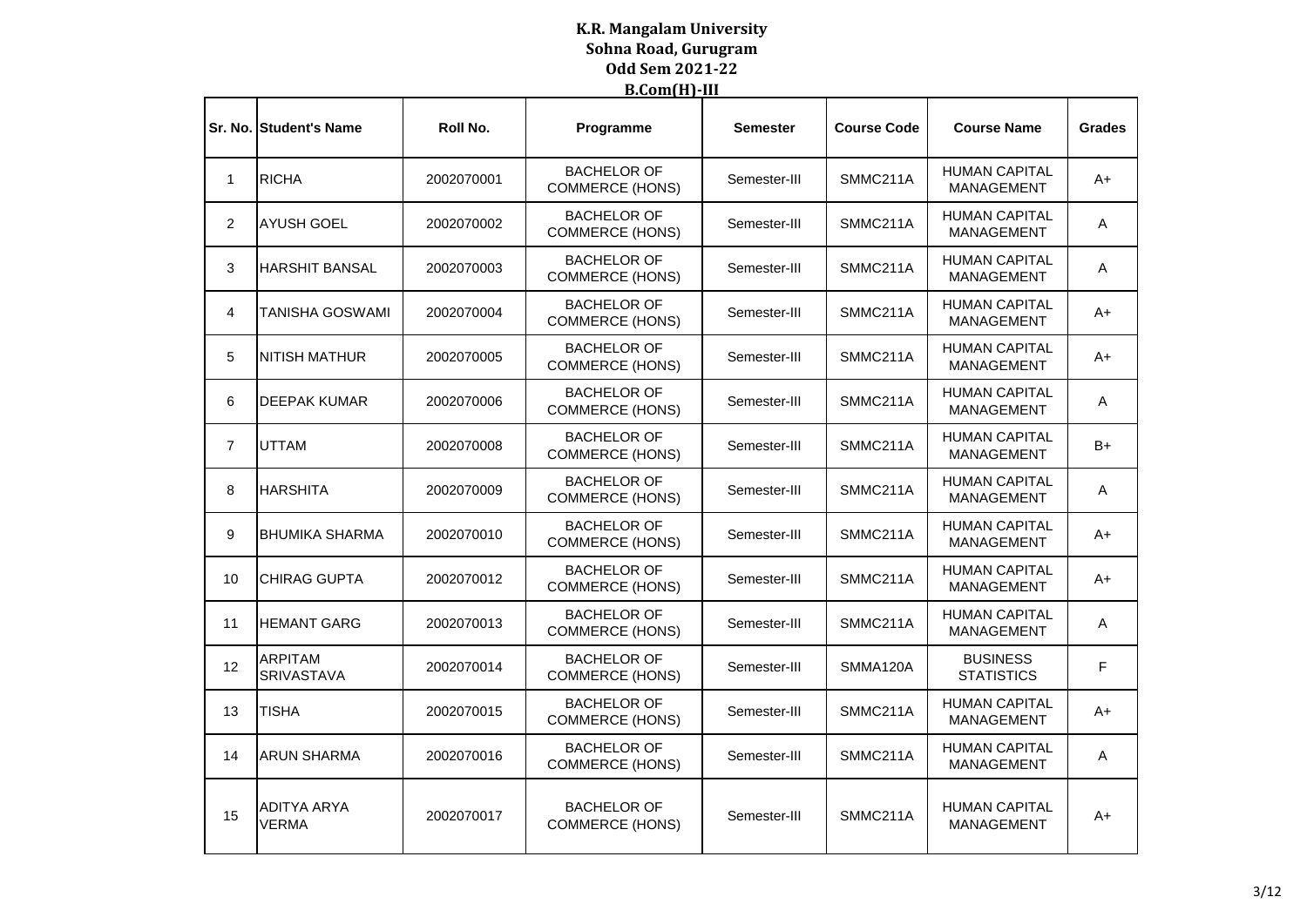|    | <b>Sr. No. Student's Name</b>     | Roll No.   | Programme                                    | <b>Semester</b> | <b>Course Code</b> | <b>Course Name</b>                        | <b>Grades</b> |
|----|-----------------------------------|------------|----------------------------------------------|-----------------|--------------------|-------------------------------------------|---------------|
| 16 | <b>RISHI YADAV</b>                | 2002070019 | <b>BACHELOR OF</b><br><b>COMMERCE (HONS)</b> | Semester-III    | SMMC211A           | <b>HUMAN CAPITAL</b><br>MANAGEMENT        | A+            |
| 17 | KUNAL DOGRA                       | 2002070020 | <b>BACHELOR OF</b><br><b>COMMERCE (HONS)</b> | Semester-III    | SMMC211A           | <b>HUMAN CAPITAL</b><br><b>MANAGEMENT</b> | A+            |
| 18 | <b>PURVA KHURANA</b>              | 2002070021 | <b>BACHELOR OF</b><br><b>COMMERCE (HONS)</b> | Semester-III    | SMMC211A           | <b>HUMAN CAPITAL</b><br><b>MANAGEMENT</b> | A+            |
| 19 | YASH SHOKEEN                      | 2002070023 | <b>BACHELOR OF</b><br><b>COMMERCE (HONS)</b> | Semester-III    | SMMC211A           | <b>HUMAN CAPITAL</b><br><b>MANAGEMENT</b> | A+            |
| 20 | IKASHISH SHARMA                   | 2002070025 | <b>BACHELOR OF</b><br><b>COMMERCE (HONS)</b> | Semester-III    | SMMC211A           | <b>HUMAN CAPITAL</b><br>MANAGEMENT        | F             |
| 21 | <b>RUBAL DAYMA</b>                | 2002070026 | <b>BACHELOR OF</b><br><b>COMMERCE (HONS)</b> | Semester-III    | SMMC211A           | <b>HUMAN CAPITAL</b><br><b>MANAGEMENT</b> | O             |
| 22 | <b>SHWETA RAGHAV</b>              | 2002070027 | <b>BACHELOR OF</b><br><b>COMMERCE (HONS)</b> | Semester-III    | SMMC211A           | <b>HUMAN CAPITAL</b><br><b>MANAGEMENT</b> | A+            |
| 23 | <b>PREETI</b>                     | 2002070028 | <b>BACHELOR OF</b><br><b>COMMERCE (HONS)</b> | Semester-III    | SMMC211A           | <b>HUMAN CAPITAL</b><br>MANAGEMENT        | A+            |
| 24 | <b>ADITYA RAJ</b>                 | 2002070029 | <b>BACHELOR OF</b><br><b>COMMERCE (HONS)</b> | Semester-III    | SMMC211A           | <b>HUMAN CAPITAL</b><br>MANAGEMENT        | B+            |
| 25 | AJAY KUMAR GUPTA                  | 2002070030 | <b>BACHELOR OF</b><br><b>COMMERCE (HONS)</b> | Semester-III    | SMMC211A           | <b>HUMAN CAPITAL</b><br><b>MANAGEMENT</b> | Α             |
| 26 | <b>AASHMIT</b><br><b>BHARDWAJ</b> | 2002070031 | <b>BACHELOR OF</b><br><b>COMMERCE (HONS)</b> | Semester-III    | SMMC211A           | <b>HUMAN CAPITAL</b><br><b>MANAGEMENT</b> | Α             |
| 27 | <b>NEELAM RAWAT</b>               | 2002070033 | <b>BACHELOR OF</b><br><b>COMMERCE (HONS)</b> | Semester-III    | SMMC211A           | <b>HUMAN CAPITAL</b><br>MANAGEMENT        | A             |
| 28 | <b>BHARTI DEVI</b>                | 2002070034 | <b>BACHELOR OF</b><br><b>COMMERCE (HONS)</b> | Semester-III    | SMMC211A           | <b>HUMAN CAPITAL</b><br>MANAGEMENT        | A+            |
| 29 | <b>SOUMAY PARIDA</b>              | 2002070035 | <b>BACHELOR OF</b><br><b>COMMERCE (HONS)</b> | Semester-III    | SMMC211A           | <b>HUMAN CAPITAL</b><br>MANAGEMENT        | A+            |
| 30 | IMEHAK GUPTA                      | 2102072020 | <b>BACHELOR OF</b><br><b>COMMERCE (HONS)</b> | Semester-III    | SMMC211A           | <b>HUMAN CAPITAL</b><br>MANAGEMENT        | A             |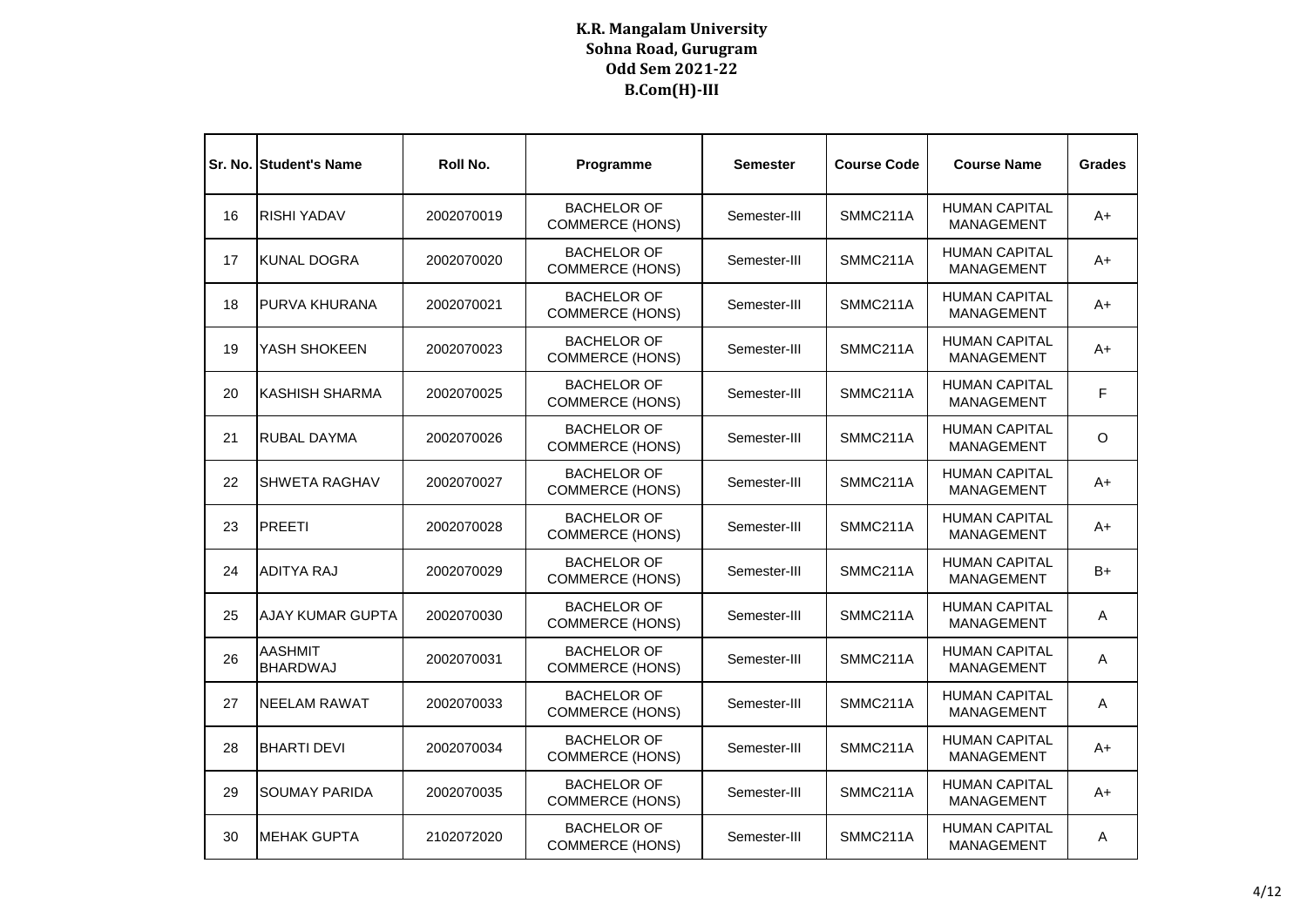|                | <b>Sr. No. Student's Name</b>       | Roll No.   | Programme                                    | <b>Semester</b> | <b>Course Code</b> | <b>Course Name</b>                                  | <b>Grades</b> |
|----------------|-------------------------------------|------------|----------------------------------------------|-----------------|--------------------|-----------------------------------------------------|---------------|
| $\mathbf 1$    | <b>RICHA</b>                        | 2002070001 | <b>BACHELOR OF</b><br><b>COMMERCE (HONS)</b> | Semester-III    | SMMA120A           | <b>BUSINESS STATISTICS</b>                          | B+            |
| $\overline{2}$ | <b>AYUSH GOEL</b>                   | 2002070002 | <b>BACHELOR OF</b><br><b>COMMERCE (HONS)</b> | Semester-III    | SMMA120A           | <b>BUSINESS STATISTICS</b>                          | Α             |
| 3              | <b>HARSHIT BANSAL</b>               | 2002070003 | <b>BACHELOR OF</b><br><b>COMMERCE (HONS)</b> | Semester-III    | SMMA120A           | <b>BUSINESS STATISTICS</b>                          | B             |
| 4              | <b>TANISHA GOSWAMI</b>              | 2002070004 | <b>BACHELOR OF</b><br><b>COMMERCE (HONS)</b> | Semester-III    | SMMA120A           | <b>BUSINESS STATISTICS</b>                          | B+            |
| 5              | <b>INITISH MATHUR</b>               | 2002070005 | <b>BACHELOR OF</b><br><b>COMMERCE (HONS)</b> | Semester-III    | SMMA120A           | <b>BUSINESS STATISTICS</b>                          | A             |
| 6              | <b>DEEPAK KUMAR</b>                 | 2002070006 | <b>BACHELOR OF</b><br><b>COMMERCE (HONS)</b> | Semester-III    | SMMA120A           | <b>BUSINESS STATISTICS</b>                          | P             |
| $\overline{7}$ | <b>UTTAM</b>                        | 2002070008 | <b>BACHELOR OF</b><br><b>COMMERCE (HONS)</b> | Semester-III    | SMMA120A           | <b>BUSINESS STATISTICS</b>                          | P             |
| 8              | <b>HARSHITA</b>                     | 2002070009 | <b>BACHELOR OF</b><br><b>COMMERCE (HONS)</b> | Semester-III    | SMMA120A           | <b>BUSINESS STATISTICS</b>                          | A             |
| 9              | <b>IBHUMIKA SHARMA</b>              | 2002070010 | <b>BACHELOR OF</b><br><b>COMMERCE (HONS)</b> | Semester-III    | SMMA120A           | <b>BUSINESS STATISTICS</b>                          | B+            |
| 10             | <b>I</b> CHIRAG GUPTA               | 2002070012 | <b>BACHELOR OF</b><br><b>COMMERCE (HONS)</b> | Semester-III    | SMMA120A           | <b>BUSINESS STATISTICS</b>                          | A             |
| 11             | <b>HEMANT GARG</b>                  | 2002070013 | <b>BACHELOR OF</b><br><b>COMMERCE (HONS)</b> | Semester-III    | SMMA120A           | <b>BUSINESS STATISTICS</b>                          | B+            |
| 12             | <b>ARPITAM</b><br><b>SRIVASTAVA</b> | 2002070014 | <b>BACHELOR OF</b><br><b>COMMERCE (HONS)</b> | Semester-III    | SMEL217A           | PERSONALITY DEVELOPMENT<br>AND COMMUNICATION SKILLS | F             |
| 13             | <b>TISHA</b>                        | 2002070015 | <b>BACHELOR OF</b><br><b>COMMERCE (HONS)</b> | Semester-III    | SMMA120A           | <b>BUSINESS STATISTICS</b>                          | A+            |
| 14             | <b>ARUN SHARMA</b>                  | 2002070016 | <b>BACHELOR OF</b><br><b>COMMERCE (HONS)</b> | Semester-III    | SMMA120A           | <b>BUSINESS STATISTICS</b>                          | B+            |
| 15             | <b>ADITYA ARYA</b><br><b>VERMA</b>  | 2002070017 | <b>BACHELOR OF</b><br><b>COMMERCE (HONS)</b> | Semester-III    | SMMA120A           | <b>BUSINESS STATISTICS</b>                          | P             |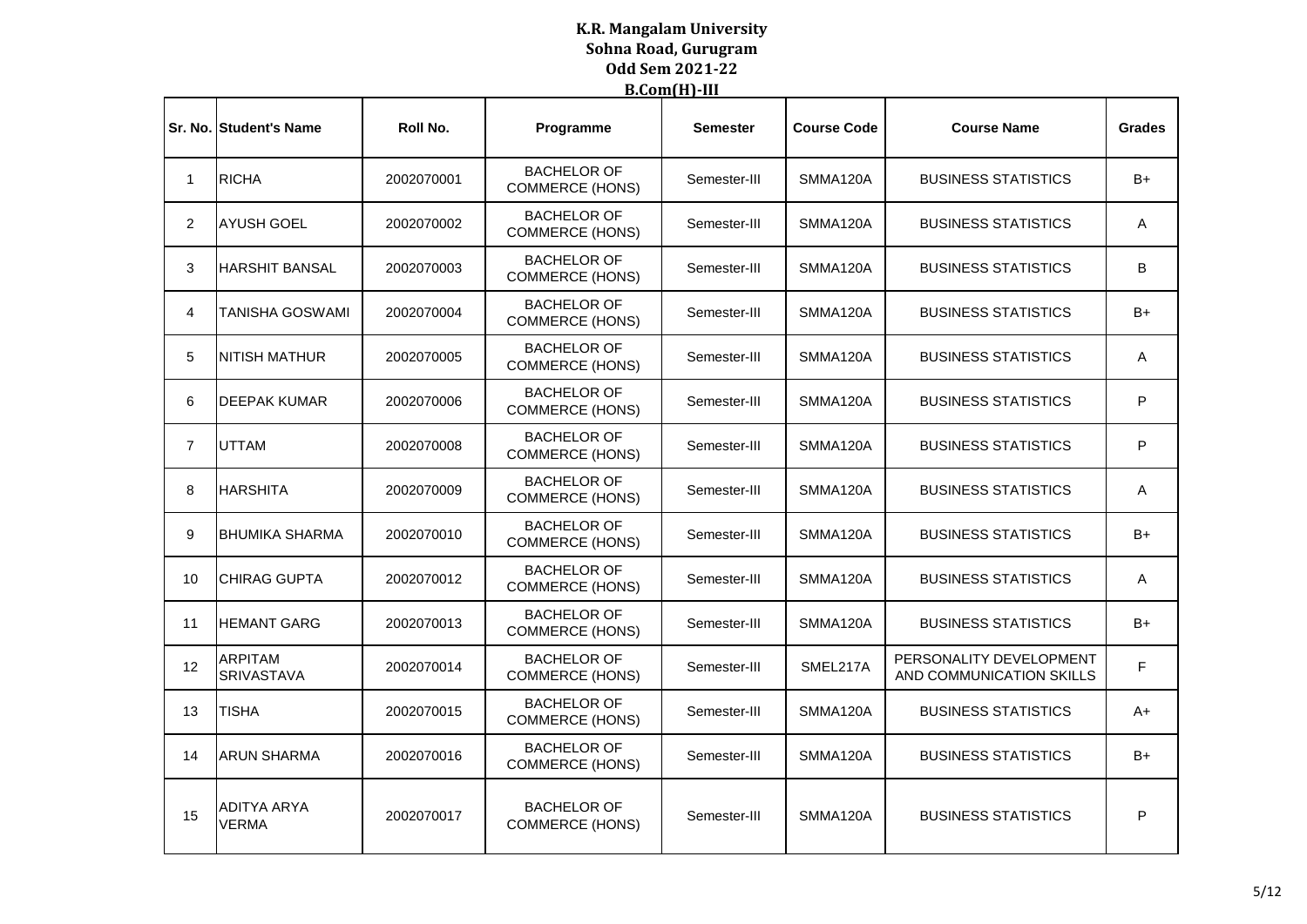|    | <b>Sr. No. Student's Name</b>     | Roll No.   | Programme                                    | <b>Semester</b> | <b>Course Code</b> | <b>Course Name</b>         | <b>Grades</b> |
|----|-----------------------------------|------------|----------------------------------------------|-----------------|--------------------|----------------------------|---------------|
| 16 | <b>RISHI YADAV</b>                | 2002070019 | <b>BACHELOR OF</b><br><b>COMMERCE (HONS)</b> | Semester-III    | SMMA120A           | <b>BUSINESS STATISTICS</b> | A+            |
| 17 | <b>KUNAL DOGRA</b>                | 2002070020 | <b>BACHELOR OF</b><br><b>COMMERCE (HONS)</b> | Semester-III    | SMMA120A           | <b>BUSINESS STATISTICS</b> | A             |
| 18 | IPURVA KHURANA                    | 2002070021 | <b>BACHELOR OF</b><br><b>COMMERCE (HONS)</b> | Semester-III    | SMMA120A           | <b>BUSINESS STATISTICS</b> | A             |
| 19 | YASH SHOKEEN                      | 2002070023 | <b>BACHELOR OF</b><br><b>COMMERCE (HONS)</b> | Semester-III    | SMMA120A           | <b>BUSINESS STATISTICS</b> | B             |
| 20 | IKASHISH SHARMA                   | 2002070025 | <b>BACHELOR OF</b><br><b>COMMERCE (HONS)</b> | Semester-III    | SMMA120A           | <b>BUSINESS STATISTICS</b> | F.            |
| 21 | <b>RUBAL DAYMA</b>                | 2002070026 | <b>BACHELOR OF</b><br><b>COMMERCE (HONS)</b> | Semester-III    | SMMA120A           | <b>BUSINESS STATISTICS</b> | A+            |
| 22 | <b>I</b> SHWETA RAGHAV            | 2002070027 | <b>BACHELOR OF</b><br><b>COMMERCE (HONS)</b> | Semester-III    | SMMA120A           | <b>BUSINESS STATISTICS</b> | Α             |
| 23 | <b>PREETI</b>                     | 2002070028 | <b>BACHELOR OF</b><br><b>COMMERCE (HONS)</b> | Semester-III    | SMMA120A           | <b>BUSINESS STATISTICS</b> | C             |
| 24 | ADITYA RAJ                        | 2002070029 | <b>BACHELOR OF</b><br><b>COMMERCE (HONS)</b> | Semester-III    | SMMA120A           | <b>BUSINESS STATISTICS</b> | F             |
| 25 | <b>AJAY KUMAR GUPTA</b>           | 2002070030 | <b>BACHELOR OF</b><br><b>COMMERCE (HONS)</b> | Semester-III    | SMMA120A           | <b>BUSINESS STATISTICS</b> | Α             |
| 26 | <b>AASHMIT</b><br><b>BHARDWAJ</b> | 2002070031 | <b>BACHELOR OF</b><br><b>COMMERCE (HONS)</b> | Semester-III    | SMMA120A           | <b>BUSINESS STATISTICS</b> | B             |
| 27 | <b>NEELAM RAWAT</b>               | 2002070033 | <b>BACHELOR OF</b><br><b>COMMERCE (HONS)</b> | Semester-III    | SMMA120A           | <b>BUSINESS STATISTICS</b> | B             |
| 28 | <b>BHARTI DEVI</b>                | 2002070034 | <b>BACHELOR OF</b><br><b>COMMERCE (HONS)</b> | Semester-III    | SMMA120A           | <b>BUSINESS STATISTICS</b> | Α             |
| 29 | <b>ISOUMAY PARIDA</b>             | 2002070035 | <b>BACHELOR OF</b><br><b>COMMERCE (HONS)</b> | Semester-III    | SMMA120A           | <b>BUSINESS STATISTICS</b> | B+            |
| 30 | <b>MEHAK GUPTA</b>                | 2102072020 | <b>BACHELOR OF</b><br><b>COMMERCE (HONS)</b> | Semester-III    | SMMA120A           | <b>BUSINESS STATISTICS</b> | B+            |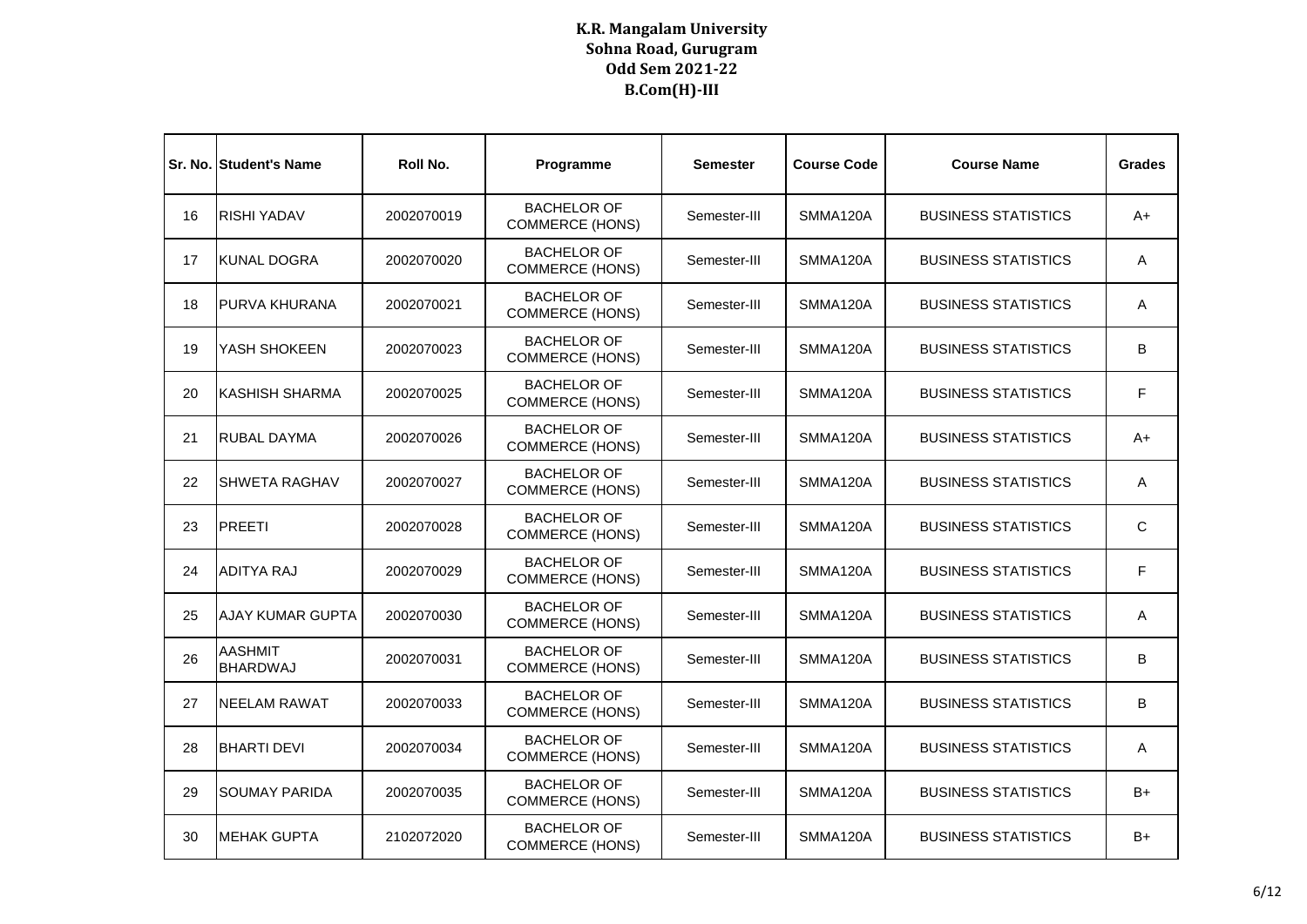|                | <b>Sr. No. Student's Name</b>       | Roll No.   | Programme                                    | <b>Semester</b> | <b>Course</b><br>Code | <b>Course Name</b>                                  | <b>Grades</b> |
|----------------|-------------------------------------|------------|----------------------------------------------|-----------------|-----------------------|-----------------------------------------------------|---------------|
| 1              | <b>RICHA</b>                        | 2002070001 | <b>BACHELOR OF</b><br><b>COMMERCE (HONS)</b> | Semester-III    | SMEL217A              | PERSONALITY DEVELOPMENT<br>AND COMMUNICATION SKILLS | P             |
| $\overline{2}$ | <b>AYUSH GOEL</b>                   | 2002070002 | <b>BACHELOR OF</b><br><b>COMMERCE (HONS)</b> | Semester-III    | SMEL217A              | PERSONALITY DEVELOPMENT<br>AND COMMUNICATION SKILLS | P             |
| 3              | <b>HARSHIT BANSAL</b>               | 2002070003 | <b>BACHELOR OF</b><br><b>COMMERCE (HONS)</b> | Semester-III    | SMEL217A              | PERSONALITY DEVELOPMENT<br>AND COMMUNICATION SKILLS | P             |
| 4              | <b>TANISHA GOSWAMI</b>              | 2002070004 | <b>BACHELOR OF</b><br><b>COMMERCE (HONS)</b> | Semester-III    | SMEL217A              | PERSONALITY DEVELOPMENT<br>AND COMMUNICATION SKILLS | A+            |
| 5              | <b>NITISH MATHUR</b>                | 2002070005 | <b>BACHELOR OF</b><br><b>COMMERCE (HONS)</b> | Semester-III    | SMEL217A              | PERSONALITY DEVELOPMENT<br>AND COMMUNICATION SKILLS | P             |
| 6              | <b>DEEPAK KUMAR</b>                 | 2002070006 | <b>BACHELOR OF</b><br><b>COMMERCE (HONS)</b> | Semester-III    | SMEL217A              | PERSONALITY DEVELOPMENT<br>AND COMMUNICATION SKILLS | P             |
| $\overline{7}$ | <b>UTTAM</b>                        | 2002070008 | <b>BACHELOR OF</b><br><b>COMMERCE (HONS)</b> | Semester-III    | SMEL217A              | PERSONALITY DEVELOPMENT<br>AND COMMUNICATION SKILLS | P             |
| 8              | <b>HARSHITA</b>                     | 2002070009 | <b>BACHELOR OF</b><br><b>COMMERCE (HONS)</b> | Semester-III    | SMEL217A              | PERSONALITY DEVELOPMENT<br>AND COMMUNICATION SKILLS | P             |
| 9              | BHUMIKA SHARMA                      | 2002070010 | <b>BACHELOR OF</b><br><b>COMMERCE (HONS)</b> | Semester-III    | SMEL217A              | PERSONALITY DEVELOPMENT<br>AND COMMUNICATION SKILLS | A+            |
| 10             | <b>CHIRAG GUPTA</b>                 | 2002070012 | <b>BACHELOR OF</b><br><b>COMMERCE (HONS)</b> | Semester-III    | SMEL217A              | PERSONALITY DEVELOPMENT<br>AND COMMUNICATION SKILLS | $A+$          |
| 11             | <b>HEMANT GARG</b>                  | 2002070013 | <b>BACHELOR OF</b><br><b>COMMERCE (HONS)</b> | Semester-III    | SMEL217A              | PERSONALITY DEVELOPMENT<br>AND COMMUNICATION SKILLS | A             |
| 12             | <b>ARPITAM</b><br><b>SRIVASTAVA</b> | 2002070014 | <b>BACHELOR OF</b><br><b>COMMERCE (HONS)</b> | Semester-III    | SMMC213A              | <b>CORPORATE ACCOUNTING</b>                         | F             |
| 13             | <b>TISHA</b>                        | 2002070015 | <b>BACHELOR OF</b><br><b>COMMERCE (HONS)</b> | Semester-III    | SMEL217A              | PERSONALITY DEVELOPMENT<br>AND COMMUNICATION SKILLS | B+            |
| 14             | <b>ARUN SHARMA</b>                  | 2002070016 | <b>BACHELOR OF</b><br><b>COMMERCE (HONS)</b> | Semester-III    | SMEL217A              | PERSONALITY DEVELOPMENT<br>AND COMMUNICATION SKILLS | P             |
| 15             | <b>ADITYA ARYA</b><br><b>VERMA</b>  | 2002070017 | <b>BACHELOR OF</b><br><b>COMMERCE (HONS)</b> | Semester-III    | SMEL217A              | PERSONALITY DEVELOPMENT<br>AND COMMUNICATION SKILLS | P             |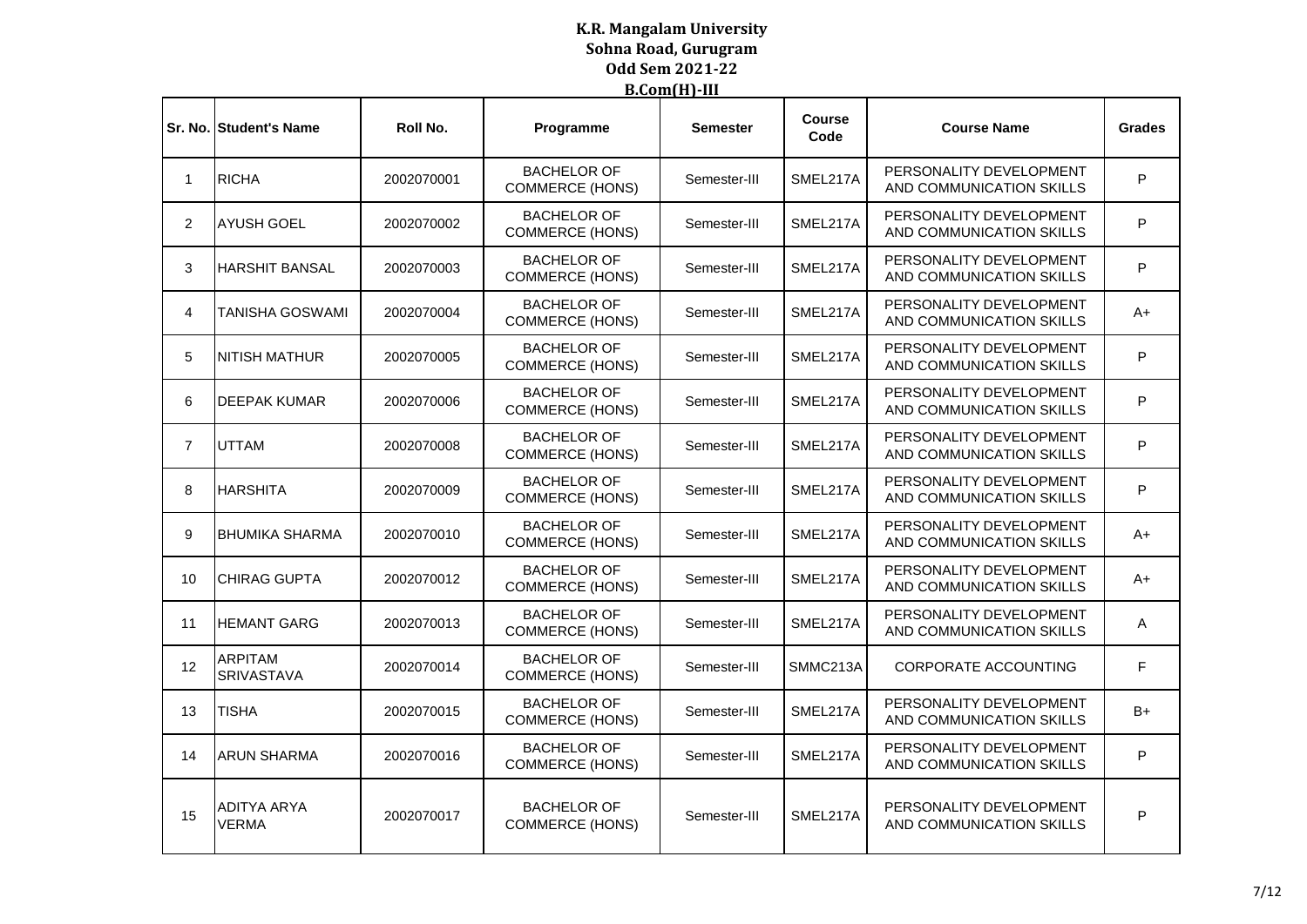|    | <b>Sr. No. Student's Name</b>     | Roll No.   | Programme                                    | <b>Semester</b> | <b>Course</b><br>Code | <b>Course Name</b>                                  | <b>Grades</b> |
|----|-----------------------------------|------------|----------------------------------------------|-----------------|-----------------------|-----------------------------------------------------|---------------|
| 16 | <b>RISHI YADAV</b>                | 2002070019 | <b>BACHELOR OF</b><br><b>COMMERCE (HONS)</b> | Semester-III    | SMEL217A              | PERSONALITY DEVELOPMENT<br>AND COMMUNICATION SKILLS | Α             |
| 17 | <b>KUNAL DOGRA</b>                | 2002070020 | <b>BACHELOR OF</b><br><b>COMMERCE (HONS)</b> | Semester-III    | SMEL217A              | PERSONALITY DEVELOPMENT<br>AND COMMUNICATION SKILLS | B+            |
| 18 | <b>PURVA KHURANA</b>              | 2002070021 | <b>BACHELOR OF</b><br><b>COMMERCE (HONS)</b> | Semester-III    | SMEL217A              | PERSONALITY DEVELOPMENT<br>AND COMMUNICATION SKILLS | P             |
| 19 | YASH SHOKEEN                      | 2002070023 | <b>BACHELOR OF</b><br><b>COMMERCE (HONS)</b> | Semester-III    | SMEL217A              | PERSONALITY DEVELOPMENT<br>AND COMMUNICATION SKILLS | P             |
| 20 | <b>KASHISH SHARMA</b>             | 2002070025 | <b>BACHELOR OF</b><br><b>COMMERCE (HONS)</b> | Semester-III    | SMEL217A              | PERSONALITY DEVELOPMENT<br>AND COMMUNICATION SKILLS | F             |
| 21 | <b>RUBAL DAYMA</b>                | 2002070026 | <b>BACHELOR OF</b><br><b>COMMERCE (HONS)</b> | Semester-III    | SMEL217A              | PERSONALITY DEVELOPMENT<br>AND COMMUNICATION SKILLS | P             |
| 22 | <b>SHWETA RAGHAV</b>              | 2002070027 | <b>BACHELOR OF</b><br><b>COMMERCE (HONS)</b> | Semester-III    | SMEL217A              | PERSONALITY DEVELOPMENT<br>AND COMMUNICATION SKILLS | P             |
| 23 | <b>PREETI</b>                     | 2002070028 | <b>BACHELOR OF</b><br><b>COMMERCE (HONS)</b> | Semester-III    | SMEL217A              | PERSONALITY DEVELOPMENT<br>AND COMMUNICATION SKILLS | P             |
| 24 | ADITYA RAJ                        | 2002070029 | <b>BACHELOR OF</b><br><b>COMMERCE (HONS)</b> | Semester-III    | SMEL217A              | PERSONALITY DEVELOPMENT<br>AND COMMUNICATION SKILLS | P             |
| 25 | <b>AJAY KUMAR GUPTA</b>           | 2002070030 | <b>BACHELOR OF</b><br><b>COMMERCE (HONS)</b> | Semester-III    | SMEL217A              | PERSONALITY DEVELOPMENT<br>AND COMMUNICATION SKILLS | P             |
| 26 | <b>AASHMIT</b><br><b>BHARDWAJ</b> | 2002070031 | <b>BACHELOR OF</b><br><b>COMMERCE (HONS)</b> | Semester-III    | SMEL217A              | PERSONALITY DEVELOPMENT<br>AND COMMUNICATION SKILLS | P             |
| 27 | <b>NEELAM RAWAT</b>               | 2002070033 | <b>BACHELOR OF</b><br><b>COMMERCE (HONS)</b> | Semester-III    | SMEL217A              | PERSONALITY DEVELOPMENT<br>AND COMMUNICATION SKILLS | P             |
| 28 | <b>BHARTI DEVI</b>                | 2002070034 | <b>BACHELOR OF</b><br><b>COMMERCE (HONS)</b> | Semester-III    | SMEL217A              | PERSONALITY DEVELOPMENT<br>AND COMMUNICATION SKILLS | P             |
| 29 | <b>SOUMAY PARIDA</b>              | 2002070035 | <b>BACHELOR OF</b><br><b>COMMERCE (HONS)</b> | Semester-III    | SMEL217A              | PERSONALITY DEVELOPMENT<br>AND COMMUNICATION SKILLS | P             |
| 30 | <b>MEHAK GUPTA</b>                | 2102072020 | <b>BACHELOR OF</b><br><b>COMMERCE (HONS)</b> | Semester-III    | SMEL217A              | PERSONALITY DEVELOPMENT<br>AND COMMUNICATION SKILLS | B+            |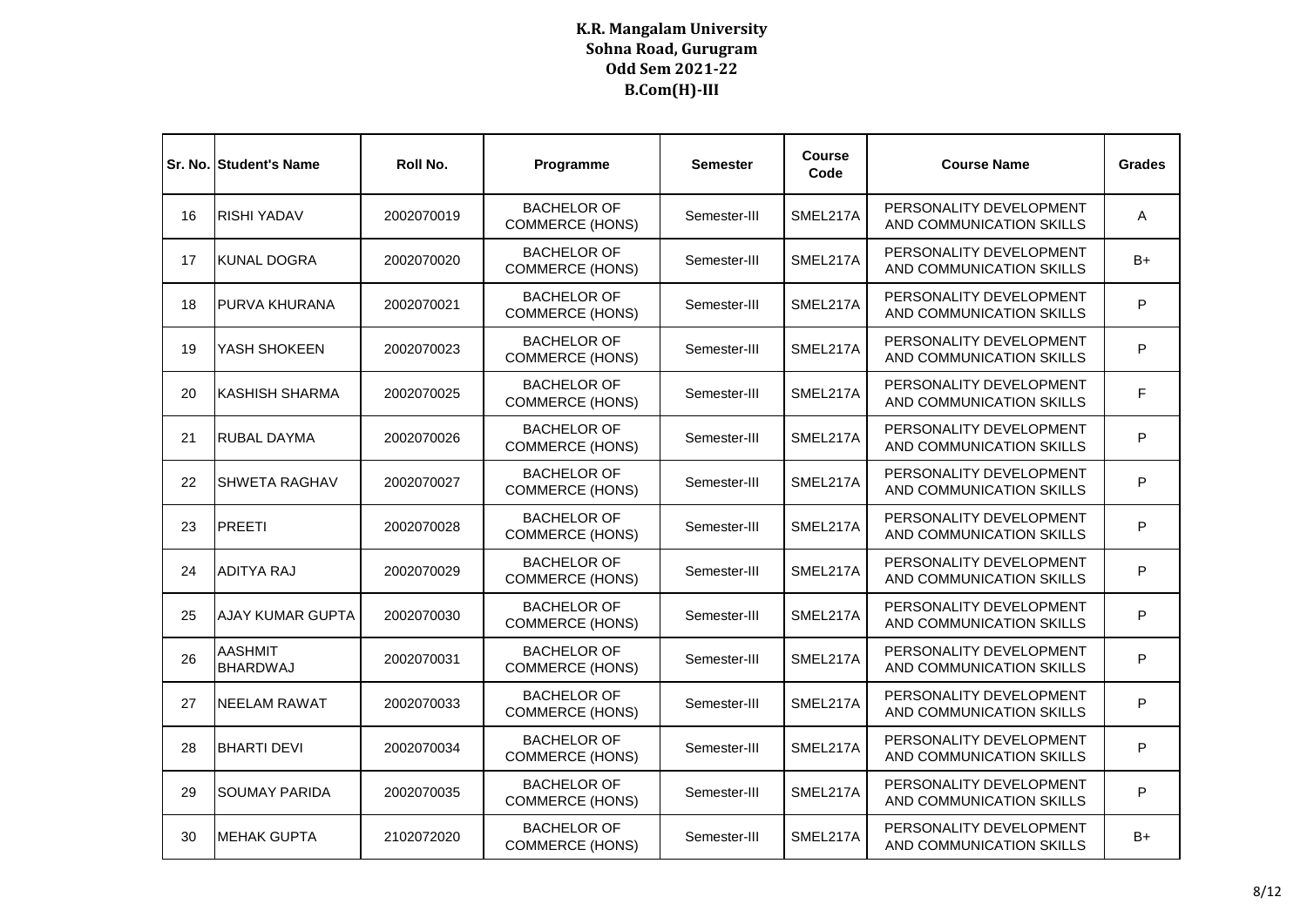|                | <b>Sr. No. Student's Name</b>       | Roll No.   | Programme                                    | Semester     | <b>Course Code</b> | <b>Course Name</b>                                | <b>Grades</b> |
|----------------|-------------------------------------|------------|----------------------------------------------|--------------|--------------------|---------------------------------------------------|---------------|
| $\mathbf 1$    | <b>RICHA</b>                        | 2002070001 | <b>BACHELOR OF</b><br><b>COMMERCE (HONS)</b> | Semester-III | SMAW217A           | <b>LAWS GOVERNING</b><br><b>BUSINESS IN INDIA</b> | A+            |
| 2              | <b>AYUSH GOEL</b>                   | 2002070002 | <b>BACHELOR OF</b><br><b>COMMERCE (HONS)</b> | Semester-III | SMAW217A           | <b>LAWS GOVERNING</b><br><b>BUSINESS IN INDIA</b> | A             |
| 3              | <b>HARSHIT BANSAL</b>               | 2002070003 | <b>BACHELOR OF</b><br><b>COMMERCE (HONS)</b> | Semester-III | SMAW217A           | <b>LAWS GOVERNING</b><br><b>BUSINESS IN INDIA</b> | A             |
| 4              | TANISHA GOSWAMI                     | 2002070004 | <b>BACHELOR OF</b><br><b>COMMERCE (HONS)</b> | Semester-III | SMAW217A           | <b>LAWS GOVERNING</b><br><b>BUSINESS IN INDIA</b> | $A+$          |
| 5              | <b>NITISH MATHUR</b>                | 2002070005 | <b>BACHELOR OF</b><br><b>COMMERCE (HONS)</b> | Semester-III | SMAW217A           | <b>LAWS GOVERNING</b><br><b>BUSINESS IN INDIA</b> | A             |
| 6              | <b>DEEPAK KUMAR</b>                 | 2002070006 | <b>BACHELOR OF</b><br><b>COMMERCE (HONS)</b> | Semester-III | SMAW217A           | <b>LAWS GOVERNING</b><br><b>BUSINESS IN INDIA</b> | Α             |
| $\overline{7}$ | <b>UTTAM</b>                        | 2002070008 | <b>BACHELOR OF</b><br><b>COMMERCE (HONS)</b> | Semester-III | SMAW217A           | <b>LAWS GOVERNING</b><br><b>BUSINESS IN INDIA</b> | Α             |
| 8              | <b>HARSHITA</b>                     | 2002070009 | <b>BACHELOR OF</b><br><b>COMMERCE (HONS)</b> | Semester-III | SMAW217A           | <b>LAWS GOVERNING</b><br><b>BUSINESS IN INDIA</b> | $A+$          |
| 9              | IBHUMIKA SHARMA                     | 2002070010 | <b>BACHELOR OF</b><br><b>COMMERCE (HONS)</b> | Semester-III | SMAW217A           | <b>LAWS GOVERNING</b><br><b>BUSINESS IN INDIA</b> | A+            |
| 10             | CHIRAG GUPTA                        | 2002070012 | <b>BACHELOR OF</b><br><b>COMMERCE (HONS)</b> | Semester-III | SMAW217A           | <b>LAWS GOVERNING</b><br><b>BUSINESS IN INDIA</b> | A             |
| 11             | <b>HEMANT GARG</b>                  | 2002070013 | <b>BACHELOR OF</b><br><b>COMMERCE (HONS)</b> | Semester-III | SMAW217A           | <b>LAWS GOVERNING</b><br><b>BUSINESS IN INDIA</b> | Α             |
| 12             | <b>ARPITAM</b><br><b>SRIVASTAVA</b> | 2002070014 | <b>BACHELOR OF</b><br><b>COMMERCE (HONS)</b> | Semester-III | SMMC612A           | <b>BEHAVIOURAL</b><br>FINANCE (FIN - DSE I)       | F             |
| 13             | <b>TISHA</b>                        | 2002070015 | <b>BACHELOR OF</b><br><b>COMMERCE (HONS)</b> | Semester-III | SMAW217A           | <b>LAWS GOVERNING</b><br><b>BUSINESS IN INDIA</b> | A+            |
| 14             | <b>ARUN SHARMA</b>                  | 2002070016 | <b>BACHELOR OF</b><br><b>COMMERCE (HONS)</b> | Semester-III | SMAW217A           | <b>LAWS GOVERNING</b><br><b>BUSINESS IN INDIA</b> | Α             |
| 15             | <b>ADITYA ARYA</b><br>VERMA         | 2002070017 | <b>BACHELOR OF</b><br><b>COMMERCE (HONS)</b> | Semester-III | SMAW217A           | <b>LAWS GOVERNING</b><br><b>BUSINESS IN INDIA</b> | Α             |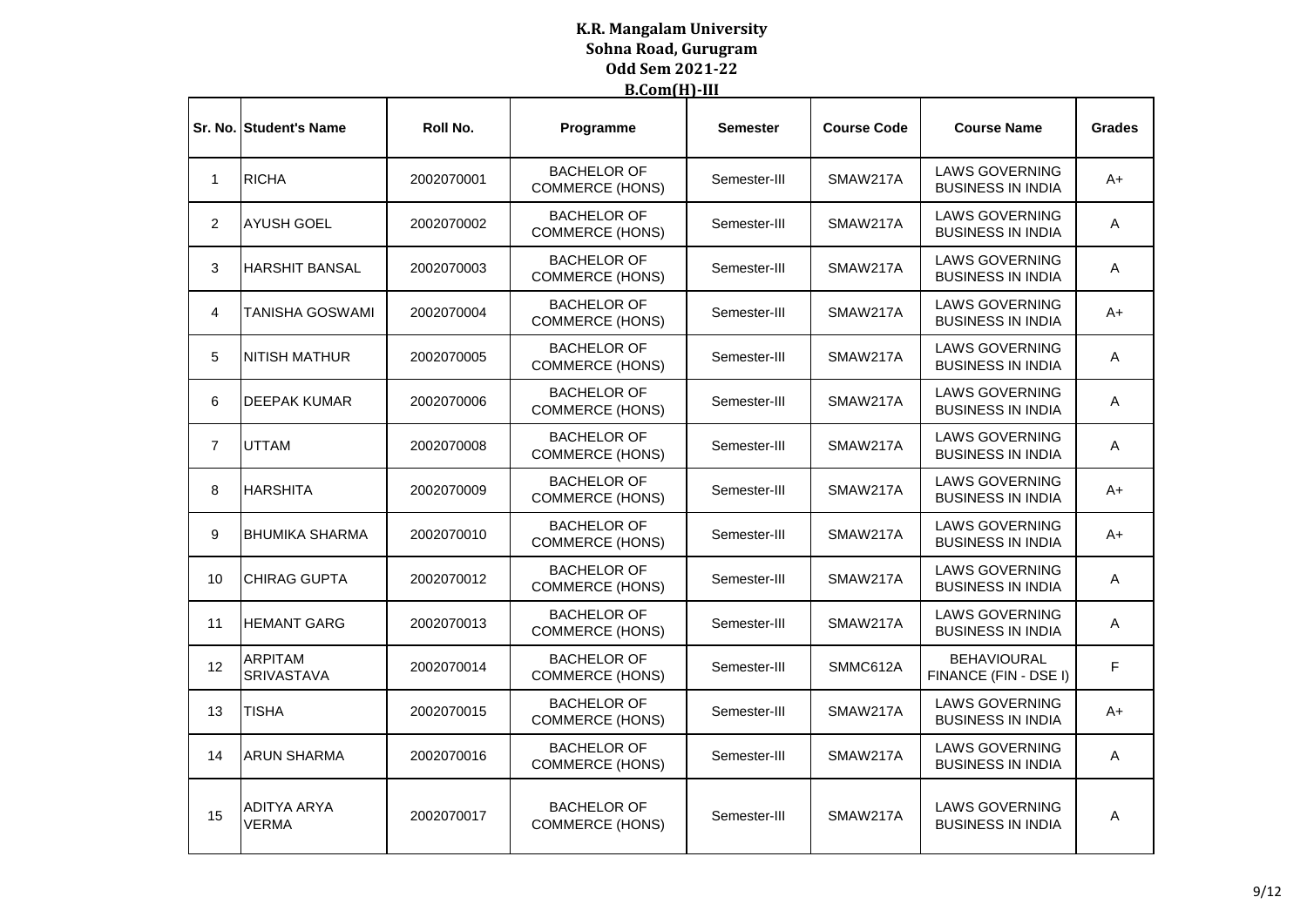|    | Sr. No. Student's Name            | Roll No.   | Programme                                    | Semester     | <b>Course Code</b> | <b>Course Name</b>                                | <b>Grades</b> |
|----|-----------------------------------|------------|----------------------------------------------|--------------|--------------------|---------------------------------------------------|---------------|
| 16 | <b>RISHI YADAV</b>                | 2002070019 | <b>BACHELOR OF</b><br><b>COMMERCE (HONS)</b> | Semester-III | SMAW217A           | <b>LAWS GOVERNING</b><br><b>BUSINESS IN INDIA</b> | B+            |
| 17 | KUNAL DOGRA                       | 2002070020 | <b>BACHELOR OF</b><br><b>COMMERCE (HONS)</b> | Semester-III | SMAW217A           | <b>LAWS GOVERNING</b><br><b>BUSINESS IN INDIA</b> | Α             |
| 18 | PURVA KHURANA                     | 2002070021 | <b>BACHELOR OF</b><br><b>COMMERCE (HONS)</b> | Semester-III | SMAW217A           | <b>LAWS GOVERNING</b><br><b>BUSINESS IN INDIA</b> | A+            |
| 19 | YASH SHOKEEN                      | 2002070023 | <b>BACHELOR OF</b><br><b>COMMERCE (HONS)</b> | Semester-III | SMAW217A           | <b>LAWS GOVERNING</b><br><b>BUSINESS IN INDIA</b> | Α             |
| 20 | KASHISH SHARMA                    | 2002070025 | <b>BACHELOR OF</b><br><b>COMMERCE (HONS)</b> | Semester-III | SMAW217A           | <b>LAWS GOVERNING</b><br><b>BUSINESS IN INDIA</b> | C             |
| 21 | RUBAL DAYMA                       | 2002070026 | <b>BACHELOR OF</b><br><b>COMMERCE (HONS)</b> | Semester-III | SMAW217A           | <b>LAWS GOVERNING</b><br><b>BUSINESS IN INDIA</b> | $A+$          |
| 22 | <b>ISHWETA RAGHAV</b>             | 2002070027 | <b>BACHELOR OF</b><br><b>COMMERCE (HONS)</b> | Semester-III | SMAW217A           | <b>LAWS GOVERNING</b><br><b>BUSINESS IN INDIA</b> | A+            |
| 23 | <b>PREETI</b>                     | 2002070028 | <b>BACHELOR OF</b><br><b>COMMERCE (HONS)</b> | Semester-III | SMAW217A           | <b>LAWS GOVERNING</b><br><b>BUSINESS IN INDIA</b> | B+            |
| 24 | <b>ADITYA RAJ</b>                 | 2002070029 | <b>BACHELOR OF</b><br><b>COMMERCE (HONS)</b> | Semester-III | SMAW217A           | <b>LAWS GOVERNING</b><br><b>BUSINESS IN INDIA</b> | B+            |
| 25 | <b>AJAY KUMAR GUPTA</b>           | 2002070030 | <b>BACHELOR OF</b><br><b>COMMERCE (HONS)</b> | Semester-III | SMAW217A           | <b>LAWS GOVERNING</b><br><b>BUSINESS IN INDIA</b> | A             |
| 26 | <b>AASHMIT</b><br><b>BHARDWAJ</b> | 2002070031 | <b>BACHELOR OF</b><br><b>COMMERCE (HONS)</b> | Semester-III | SMAW217A           | <b>LAWS GOVERNING</b><br><b>BUSINESS IN INDIA</b> | A+            |
| 27 | <b>NEELAM RAWAT</b>               | 2002070033 | <b>BACHELOR OF</b><br><b>COMMERCE (HONS)</b> | Semester-III | SMAW217A           | <b>LAWS GOVERNING</b><br><b>BUSINESS IN INDIA</b> | A             |
| 28 | <b>BHARTI DEVI</b>                | 2002070034 | <b>BACHELOR OF</b><br><b>COMMERCE (HONS)</b> | Semester-III | SMAW217A           | <b>LAWS GOVERNING</b><br><b>BUSINESS IN INDIA</b> | A+            |
| 29 | <b>SOUMAY PARIDA</b>              | 2002070035 | <b>BACHELOR OF</b><br><b>COMMERCE (HONS)</b> | Semester-III | SMAW217A           | <b>LAWS GOVERNING</b><br><b>BUSINESS IN INDIA</b> | A+            |
| 30 | <b>MEHAK GUPTA</b>                | 2102072020 | <b>BACHELOR OF</b><br><b>COMMERCE (HONS)</b> | Semester-III | SMAW217A           | <b>LAWS GOVERNING</b><br><b>BUSINESS IN INDIA</b> | A             |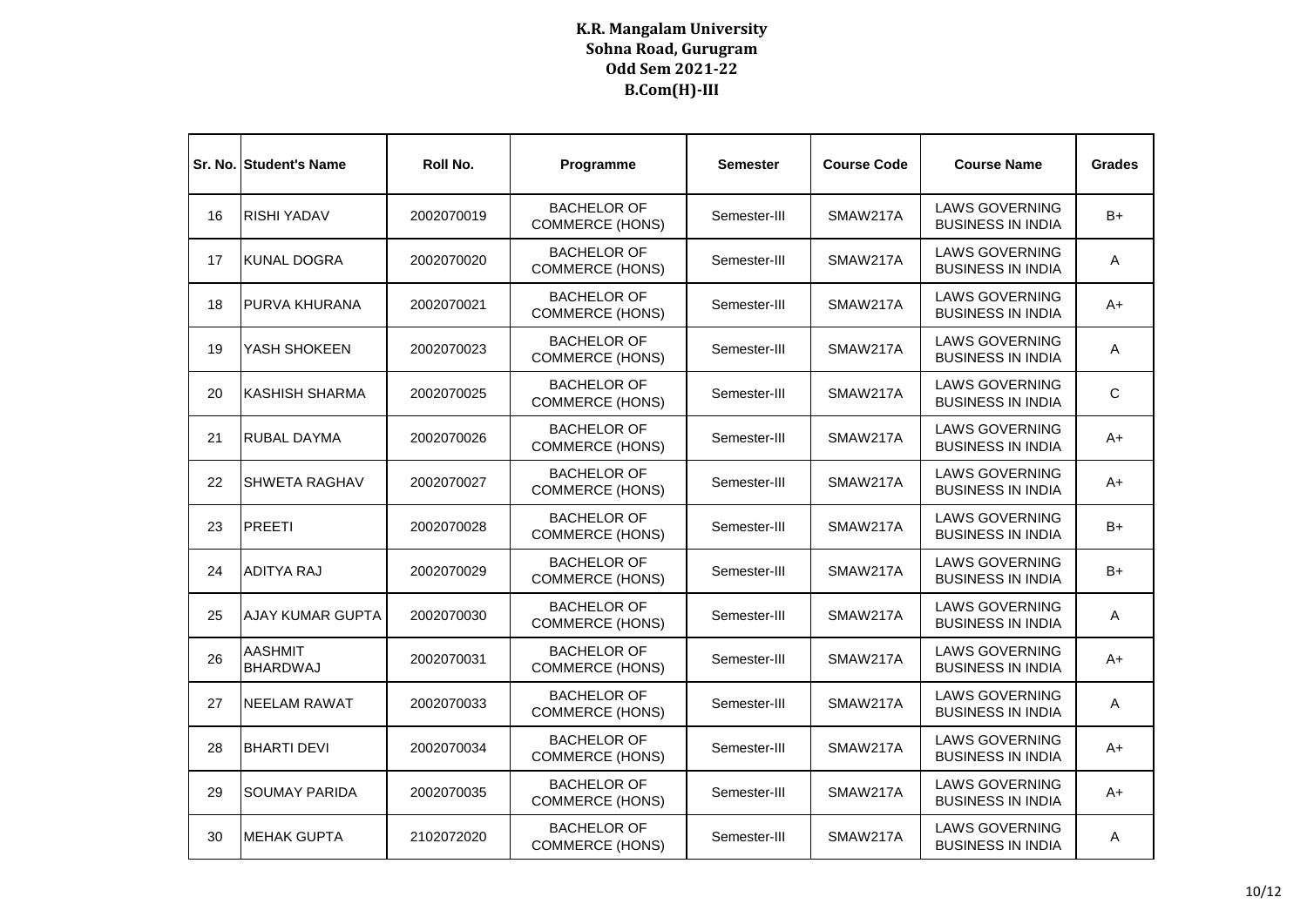|                 | <b>Sr. No. Student's Name</b>       | Roll No.   | Programme                                    | <b>Semester</b> | <b>Course Code</b> | <b>Course Name</b>                            | <b>Grades</b> |
|-----------------|-------------------------------------|------------|----------------------------------------------|-----------------|--------------------|-----------------------------------------------|---------------|
| 1               | <b>RICHA</b>                        | 2002070001 | <b>BACHELOR OF</b><br><b>COMMERCE (HONS)</b> | Semester-III    | SMMC213A           | <b>CORPORATE</b><br><b>ACCOUNTING</b>         | A+            |
| $\overline{2}$  | <b>AYUSH GOEL</b>                   | 2002070002 | <b>BACHELOR OF</b><br><b>COMMERCE (HONS)</b> | Semester-III    | SMMC612A           | <b>BEHAVIOURAL FINANCE</b><br>$(FIN - DSE I)$ | B+            |
| 3               | <b>HARSHIT BANSAL</b>               | 2002070003 | <b>BACHELOR OF</b><br><b>COMMERCE (HONS)</b> | Semester-III    | SMMC612A           | <b>BEHAVIOURAL FINANCE</b><br>$(FIN - DSE I)$ | C             |
| 4               | TANISHA GOSWAMI                     | 2002070004 | <b>BACHELOR OF</b><br><b>COMMERCE (HONS)</b> | Semester-III    | SMMC213A           | <b>CORPORATE</b><br><b>ACCOUNTING</b>         | A+            |
| 5               | <b>NITISH MATHUR</b>                | 2002070005 | <b>BACHELOR OF</b><br><b>COMMERCE (HONS)</b> | Semester-III    | SMMC213A           | <b>CORPORATE</b><br><b>ACCOUNTING</b>         | A             |
| 6               | <b>DEEPAK KUMAR</b>                 | 2002070006 | <b>BACHELOR OF</b><br><b>COMMERCE (HONS)</b> | Semester-III    | SMMC213A           | <b>CORPORATE</b><br><b>ACCOUNTING</b>         | A             |
| $\overline{7}$  | <b>UTTAM</b>                        | 2002070008 | <b>BACHELOR OF</b><br><b>COMMERCE (HONS)</b> | Semester-III    | SMMC213A           | CORPORATE<br><b>ACCOUNTING</b>                | A             |
| 8               | <b>HARSHITA</b>                     | 2002070009 | <b>BACHELOR OF</b><br><b>COMMERCE (HONS)</b> | Semester-III    | SMMC612A           | <b>BEHAVIOURAL FINANCE</b><br>$(FIN - DSE I)$ | A             |
| 9               | <b>BHUMIKA SHARMA</b>               | 2002070010 | <b>BACHELOR OF</b><br><b>COMMERCE (HONS)</b> | Semester-III    | SMMC213A           | <b>CORPORATE</b><br><b>ACCOUNTING</b>         | A             |
| 10              | <b>CHIRAG GUPTA</b>                 | 2002070012 | <b>BACHELOR OF</b><br><b>COMMERCE (HONS)</b> | Semester-III    | SMMC213A           | <b>CORPORATE</b><br><b>ACCOUNTING</b>         | $\circ$       |
| 11              | <b>HEMANT GARG</b>                  | 2002070013 | <b>BACHELOR OF</b><br><b>COMMERCE (HONS)</b> | Semester-III    | SMMC612A           | <b>BEHAVIOURAL FINANCE</b><br>$(FIN - DSE I)$ | B+            |
| 12 <sup>2</sup> | <b>ARPITAM</b><br><b>SRIVASTAVA</b> | 2002070014 | <b>BACHELOR OF</b><br>COMMERCE (HONS)        | Semester-III    | SMMC610A           | ENTREPRENEURIAL<br>FINANCE (B&I - SE I)       | Α             |
| 13              | <b>TISHA</b>                        | 2002070015 | <b>BACHELOR OF</b><br><b>COMMERCE (HONS)</b> | Semester-III    | SMMC213A           | <b>CORPORATE</b><br><b>ACCOUNTING</b>         | O             |
| 14              | <b>ARUN SHARMA</b>                  | 2002070016 | <b>BACHELOR OF</b><br><b>COMMERCE (HONS)</b> | Semester-III    | SMMC612A           | <b>BEHAVIOURAL FINANCE</b><br>$(FIN - DSE I)$ | C             |
| 15              | <b>ADITYA ARYA</b><br>VERMA         | 2002070017 | <b>BACHELOR OF</b><br><b>COMMERCE (HONS)</b> | Semester-III    | SMMC213A           | CORPORATE<br><b>ACCOUNTING</b>                | A             |